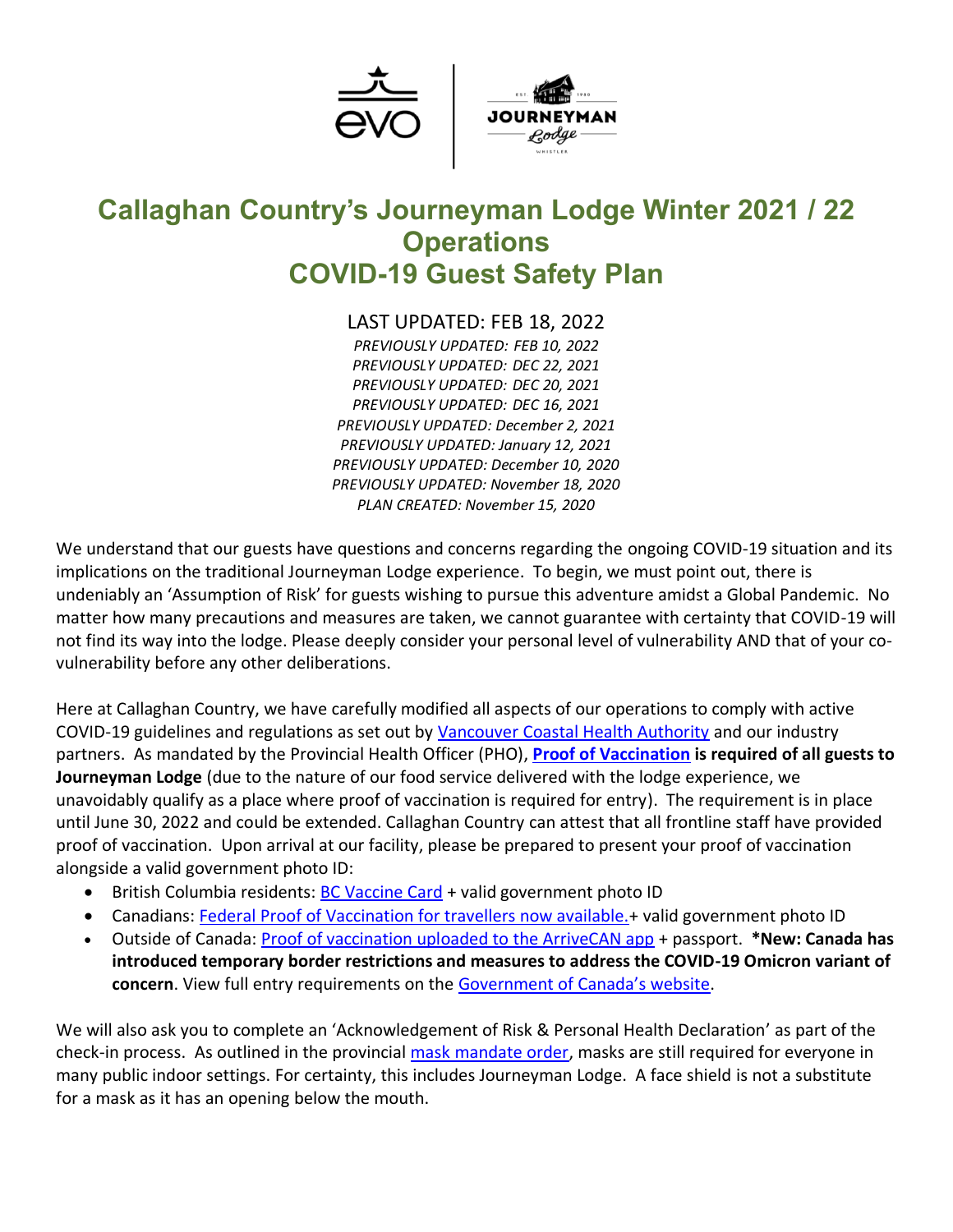With the easing of restrictions regarding group table limits, we'll once again have our dining room set-up for communal dining (aka family style meals) so we can get back to the camaraderie and connection that our souls have been craving. We are also happy to accommodate guests with requests for a separate dining table who prefer to maintain their space from other parties; please let us know in advance. Our lodge dining room will function in the same format as all restaurants currently delivering food services in the VCM; masks required until seated, delicious meals served by masked staff.

COVID-19 is a known hazard and each individual needs to take accountability for their actions and make responsible choices. While pre trip self-isolating is not mandatory, it is strongly encouraged to ensure good health and reduce the chances of needing to cancel and forfeiting your adventure investment.

Responsibility for co-managing the spread of COVID-19 is shared with all participants including staff, volunteers, AND GUESTS. It is critical that everyone understand their personal roles and responsibilities in reducing the potential spread of the virus. Additionally, all participants must also understand that continued delivery of Callaghan Country's service is contingent on following all established protocols. As part of your registration as an incoming guest, we ask that you carefully review this document to prepare yourself for active participation in the practices and protocols of our Journeyman Lodge COVID-19 Safety plan.

Key Principles are used in the safety plan for every situation:

# **Key Principles Going Forward**



Promoting wellness. Ensuring care. Vancouver Coastal Health Authority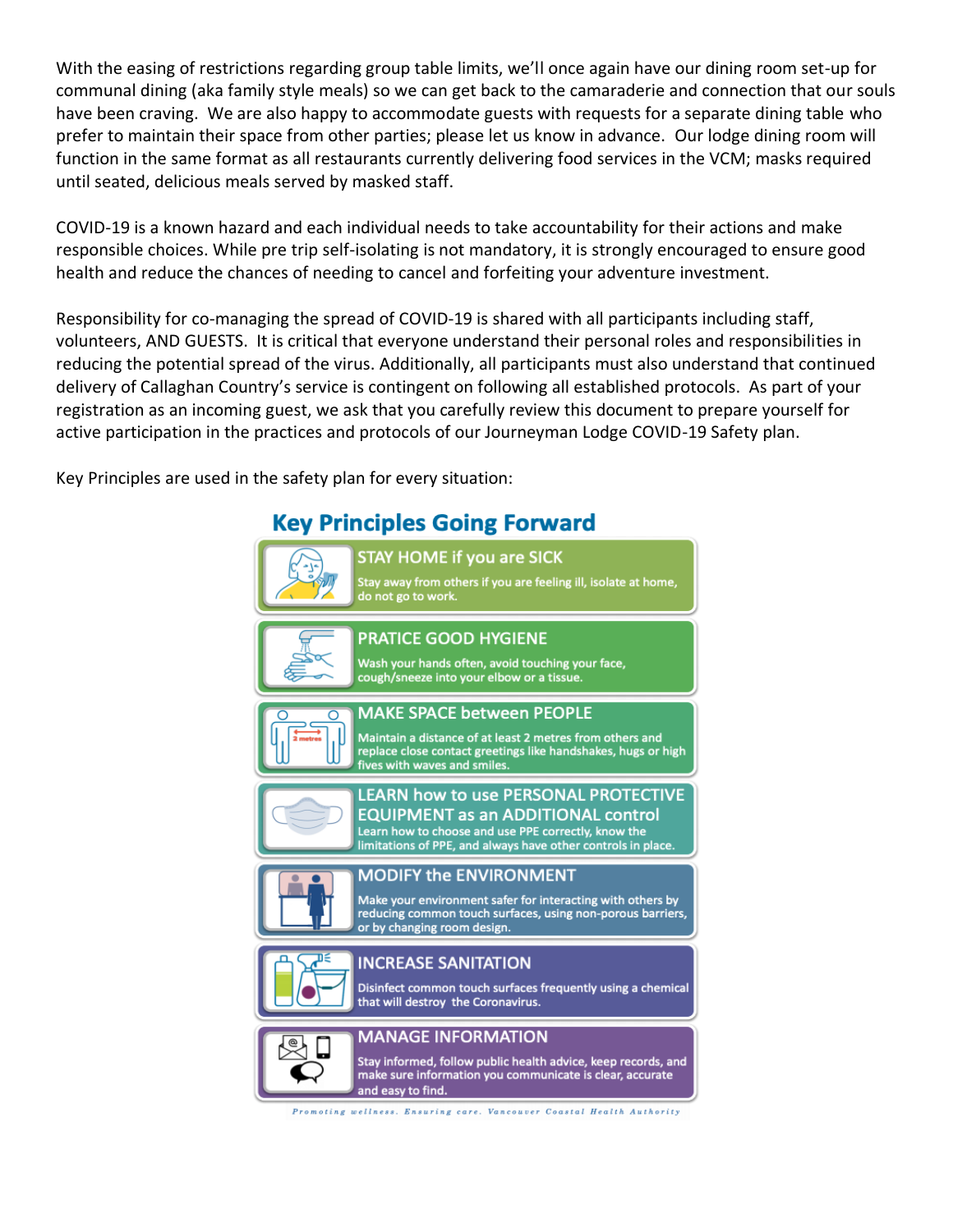In addition to VCH's promoted Key Principles, CCWA also emphasizes OUTDOOR OVER INDOOR as a Key Principle guiding this season's operations. A key strength of Callaghan Country's services is its expansive and serene outdoor environments; every effort to move interactions outside will be made to do so.

## **This Safety Plan activates 14 days Prior to your Trip**

PLEASE do your best to minimize contact and exposure outside of your immediate social bubble for the 14 days to your trip

# **Mandatory Cancellation. Stay home if in the last 10 days leading up to your Journeyman Lodge check-in day you have;**

● [Tested positive for COVID-19.](http://www.bccdc.ca/health-info/diseases-conditions/covid-19/self-isolation)

## **Within 12 hours of check-in**

- Complete and follow the requirements of the [BC COVID-19 Self-Assessment](https://bc.thrive.health/covid19/recommendation/en).
- Minimize contact / limit exposure to high traffic facilities along your travel route
- All guests are required to bring along a mask and hand sanitizer to have on hand at all times of their adventure.
- Ski Callaghan Day tickets for cross country skiing and snowshoeing will be available for purchase online and at the gate. We strongly encourage guests to purchase online in advance to help ease wait times upon entry, particularly on busier days such as weekends and holidays.

#### **Arrival**

- Signage will be posted warning guests that they cannot enter the site if they are experiencing any COVID-19 symptoms.
- Guests will be required to **bring** and **wear a mask** from the time they approach the check-in building. As outlined in the provincial [mask mandate order,](https://www2.gov.bc.ca/gov/content/covid-19/info/restrictions#masks) masks are required for everyone in many public indoor settings
- Be sure to **wear a mask** whenever physical distancing cannot be maintained. This includes outdoor areas where people may be transitioning (including parking lots) and checking-in at the Alexander Falls Touring Centre. Wearing a mask, including a [non-medical mask or face covering](https://www.canada.ca/en/public-health/services/diseases/2019-novel-coronavirus-infection/prevention-risks/about-non-medical-masks-face-coverings.html) (i.e. made with at least two layers of tightly woven fabric, [constructed](https://www.canada.ca/en/public-health/services/diseases/2019-novel-coronavirus-infection/prevention-risks/sew-no-sew-instructions-non-medical-masks-face-coverings.html) to completely cover the nose and mouth without gaping, and secured to the head by ties or ear loops) can help protect others around you. Physical distancing is strongly recommended.
- Upon arrival at our facility, please be prepared to present your proof of vaccination alongside a valid government photo ID:
	- **•** British Columbia residents: BC [Vaccine Card](https://www2.gov.bc.ca/gov/content/covid-19/vaccine/proof) + valid government photo ID
	- Canadians: Federal Proof of Vaccination for travellers + valid government photo ID
	- Outside of Canada: Proof of [vaccination uploaded to the ArriveCAN app](https://www.canada.ca/en/immigration-refugees-citizenship/services/canadian-covid-19-proof-vaccination/how-to-use-to-travel.html) + passport.
- All guests will be required to complete a 'COVID-19 Acknowledgement of Risk & Personal Health Declaration' (provided below) as well as the [paper version of our](https://www.callaghancountry.com/waiver.html) waiver of liability so as to be witnessed in the presence of a Callaghan Country staff member, during the check-in process of your adventure.
- You will be required to declare your ski/household pods (limited to 6-person maximum) and require that you not mingle with other pods. As
- An orientation/briefing on the lodge specific COVID management plan to be conducted at the beginning of the trip.

#### **Lodge Life**

- Guests will be required **wear a mask** in any of the shared or common areas inside lodge. Masks may only be removed if inside your private accommodation (Nook, Room, or Suite) with the door closed, or when formally seated for your indoor dining experience.
- We ask you to respect personal space. Be mindful of your distance between other parties and Callaghan Country staff. Maintaining a 2-metre distance is still best practice at this time.
- All Callaghan Country team members and guests must complete a daily symptom check to confirm the absence of symptoms (BC self-assessment tool). Guests will be required to immediately bring any symptoms to the attention of staff members.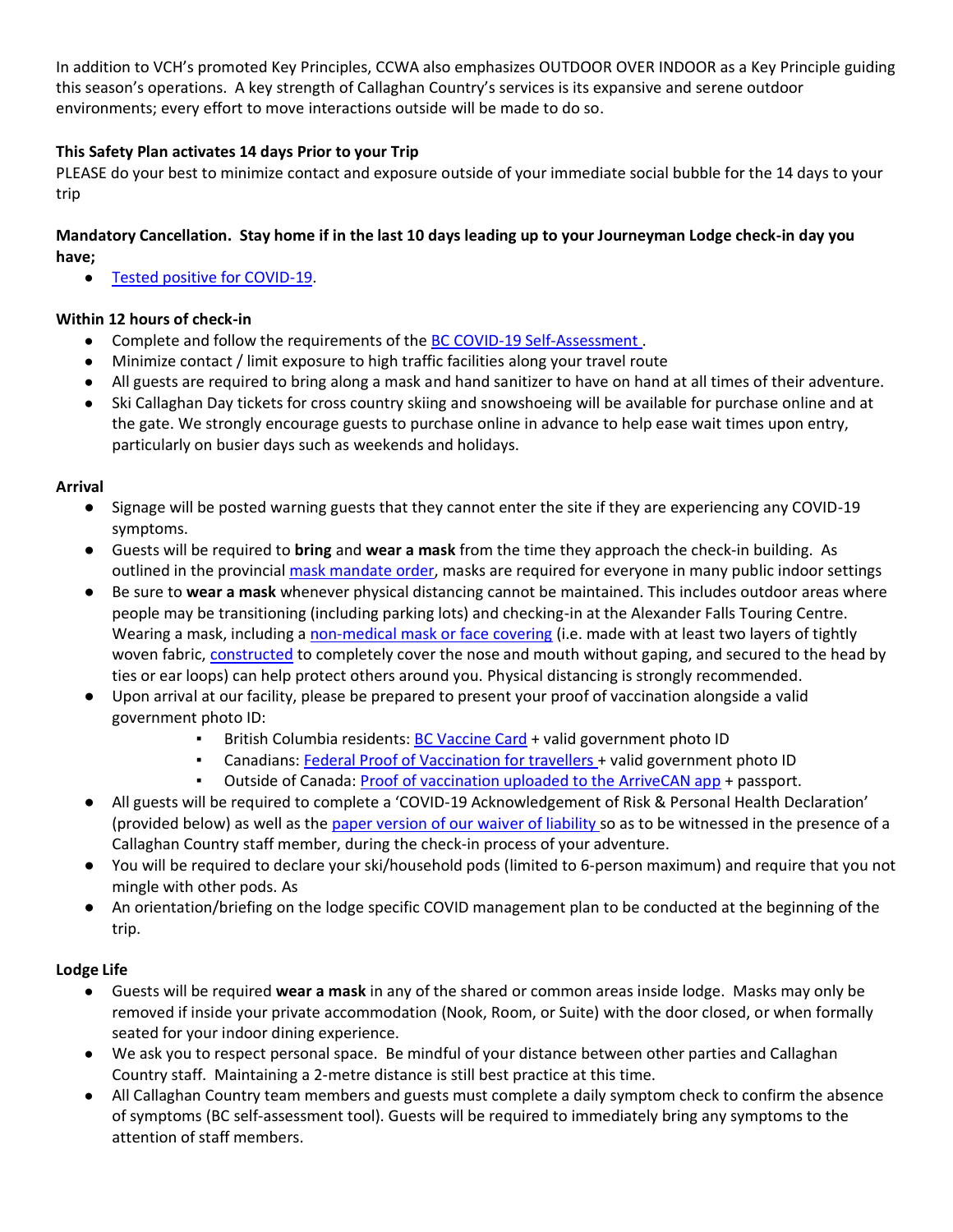- Common areas will be clearly marked with occupancy limits and visible cues to help guests maintain physical distance.
- On return from outdoor pursuits, guests will still be encouraged to stay in their accommodations rather than traditionally congregate in common areas.
- Contact with another individual's personal items poses risk of indirect transfer of the virus. All gear and personal items are to be kept in designated locations to reduce risk of incidental contact by staff and other guests.
- Guests are requested to bring their own books and games.
- Meal services may be scheduled and will follow strict social distancing with limited capacity at each pre-assigned table setting. All meals will be either pre-packaged to-go, or individually plated and served by staff wearing masks.
- The sauna will return to operational this winter. Please use the sauna at your own risk and with whom you choose.

#### **Cleaning**

- Community hygiene, cleaning, and disinfection protocols will be posted throughout all facilities.
- Staff will remain vigilant in their routine cleaning and disinfection practices and protocols to prevent and control the introduction, transmission, and spread of communicable illness/disease at our facility.
- Authorized disinfectants will be provided in all shared shower and toilet facilities. Both staff and guests are encouraged to sanitize before and after every use of these facilities.
- Accommodations will be fully cleaned and sanitized after departing guests have checked out/before arriving guests check in.
- Increased frequency of cleaning and disinfection on high-touch surfaces such as, but not limited to, desks, railings, doorknobs, windows, light switches, tabletops, chairs, and washroom facilities.

#### **Staff & Guest responsibilities and conduct**

- Stay home if you are sick or have been exposed, routine daily health declaration.
- Physical distancing by keeping two meters (six feet) away from one another is still best practice. Respect people's boundaries and ask for consent before you get close.
- Bring a mask or face covering and be sure to **wear a mask** in all public indoor spaces and whenever physical distancing cannot be maintained. This includes busy times on the trailheads and any outdoor areas where people may congregate. Wearing a mask, including a [non-medical mask or face covering](https://www.canada.ca/en/public-health/services/diseases/2019-novel-coronavirus-infection/prevention-risks/about-non-medical-masks-face-coverings.html) (i.e. made with at least two layers of tightly woven fabric, [constructed](https://www.canada.ca/en/public-health/services/diseases/2019-novel-coronavirus-infection/prevention-risks/sew-no-sew-instructions-non-medical-masks-face-coverings.html) to completely cover the nose and mouth without gaping, and secured to the head by ties or ear loops) can help protect others around you.
- Wash hands often with soap and water for at least 20 seconds or use alcohol-based hand sanitizer if soap and water are not available.
- Avoid physical contact when greeting (safe greetings include a wave, a nod, or a bow).
- Avoid touching eyes, nose, or mouth with unwashed hands.
- When coughing and sneezing, cover mouth and nose with flexed elbow or tissue throw the tissue away immediately and wash hands.
- Do not share food, drinks, utensils, etc.
- Take care of our collective mental well-being by checking in on each other and practicing self-care and compassion. We are in this together. "Spread fun - not COVID-19." - Dr. Bonnie Henry, Provincial Health Officer

#### **Recreating**

- Care should be taken to avoid following too closely behind one another when snowshoeing and skiing. Observe [increased physical distancing guidelines](https://www.ctvnews.ca/health/coronavirus/walking-running-or-cycling-why-you-should-leave-more-than-two-metres-of-space-1.4889825) to avoid the chance of acquiring droplets that may have become entrained in the wake or slipstream behind a fellow hiker
- Because wind can carry droplets, you can reduce the chances of viral spread during windy conditions by increasing your physical distancing or by donning masks.
- Passing Others on Trails Narrow trails present contact and distancing challenges for people trying to pass one another. Where possible, communicate with the approaching person or group and decide on who will move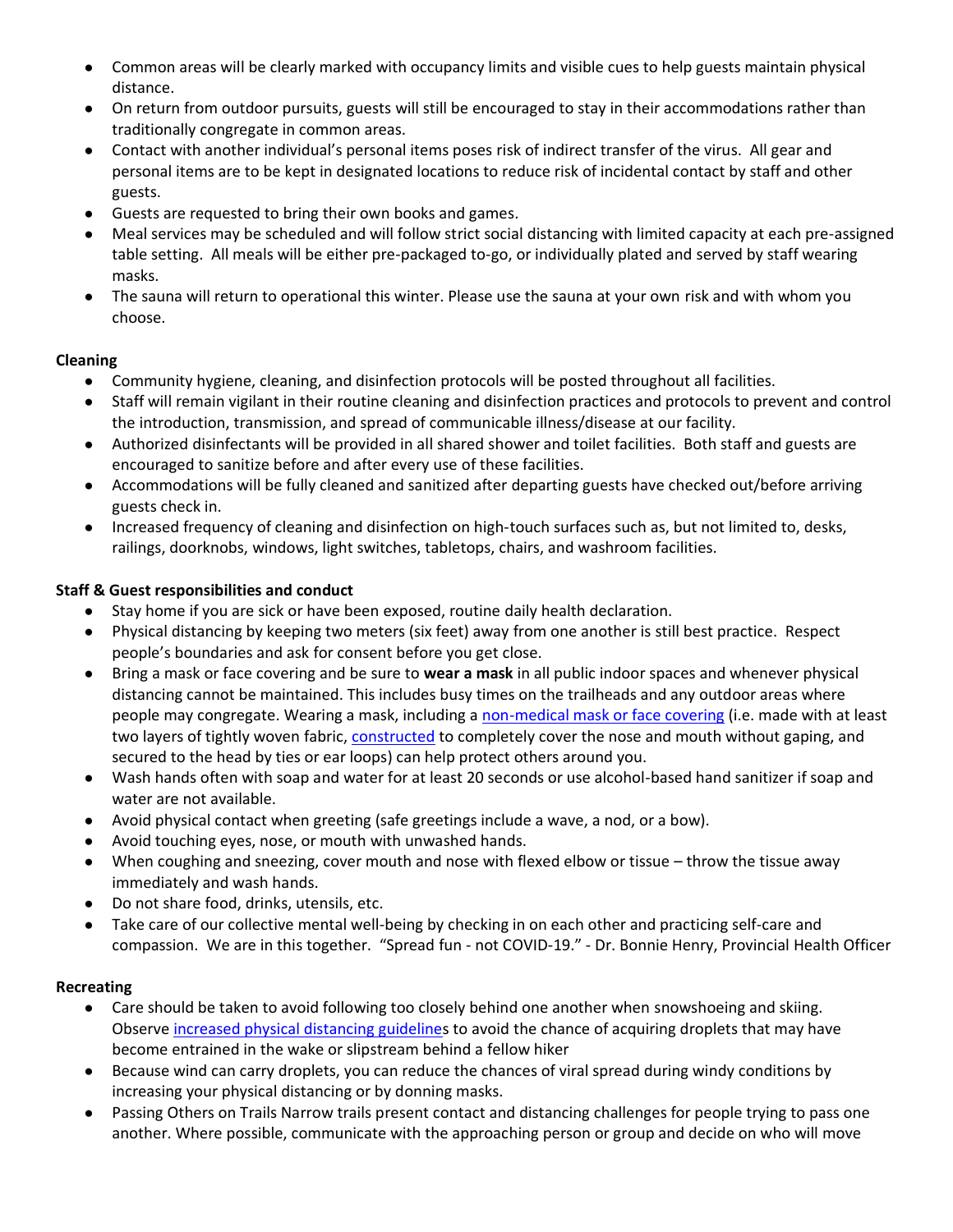safely off the trail until the others have gone by. If it is unsafe to keep a two-meter spread, move as far as is safely possible and ensure the passing party moves by quickly and with no physical contact.

● Proceed with caution. Keep in mind that with pandemic pressures on our healthcare system, it's important to reduce potential accidents that would add to the stress on first responders and medical professionals. As much as possible, stick to activities and areas that are within your comfort zone and take it easy.

#### **Managing COVID-19 Symptoms & Signs**

COVID-19 Symptoms

- The symptoms of COVID-19 are similar to other respiratory illnesses, including the flu and the common cold. Commonly these are fever / chills, cough, sneezing, sore throat, and shortness of breath. Additional symptoms may include muscle aches, fatigue, headache, loss of appetite, runny nose, nausea and vomiting, diarrhea, loss of sense of smell or taste. Almost everybody that has COVID has fever and cough (new or worsening). Shortness of breath and chest pain can be signs of severe illness.
- People infected with COVID-19 may experience little or no symptoms, with illness ranging from mild to severe, but still be a carrier
- Some people are more vulnerable to developing severe illness or complications from COVID-19, including older people and those with chronic health conditions
- The typical incubation period is 5-6 days.

#### What if someone shows symptoms of COVID-19?

Staff or guests who are determined they may have signs or symptoms of COVID-19 based on the [BC COVID-19 Self-](https://bc.thrive.health/covid19/en)[Assessment Tool](https://bc.thrive.health/covid19/en) will:

- Immediately report to the designated COVID-19 coordinator (specified lodge host)
- Follow the self-assessment tool pathway
- The affected person should proceed directly to self-isolation in their accommodation (sole occupancy). Callaghan Country will promptly make arrangements for a safe evacuation.
- If the symptoms are severe such as shortness of breath (e.g. struggling to breathe or speak in single words) or chest pain, immediate evacuations will be activated.

What if a staff member tests positive for COVID-19?

- Any staff who tests positive will not be able to return to active duty until they are free of the COVID-19 virus as deemed by an appropriate health care provider
- Any team members who work closely with the infected team member and has received contact from VCH will follow directives as issued by the health authority